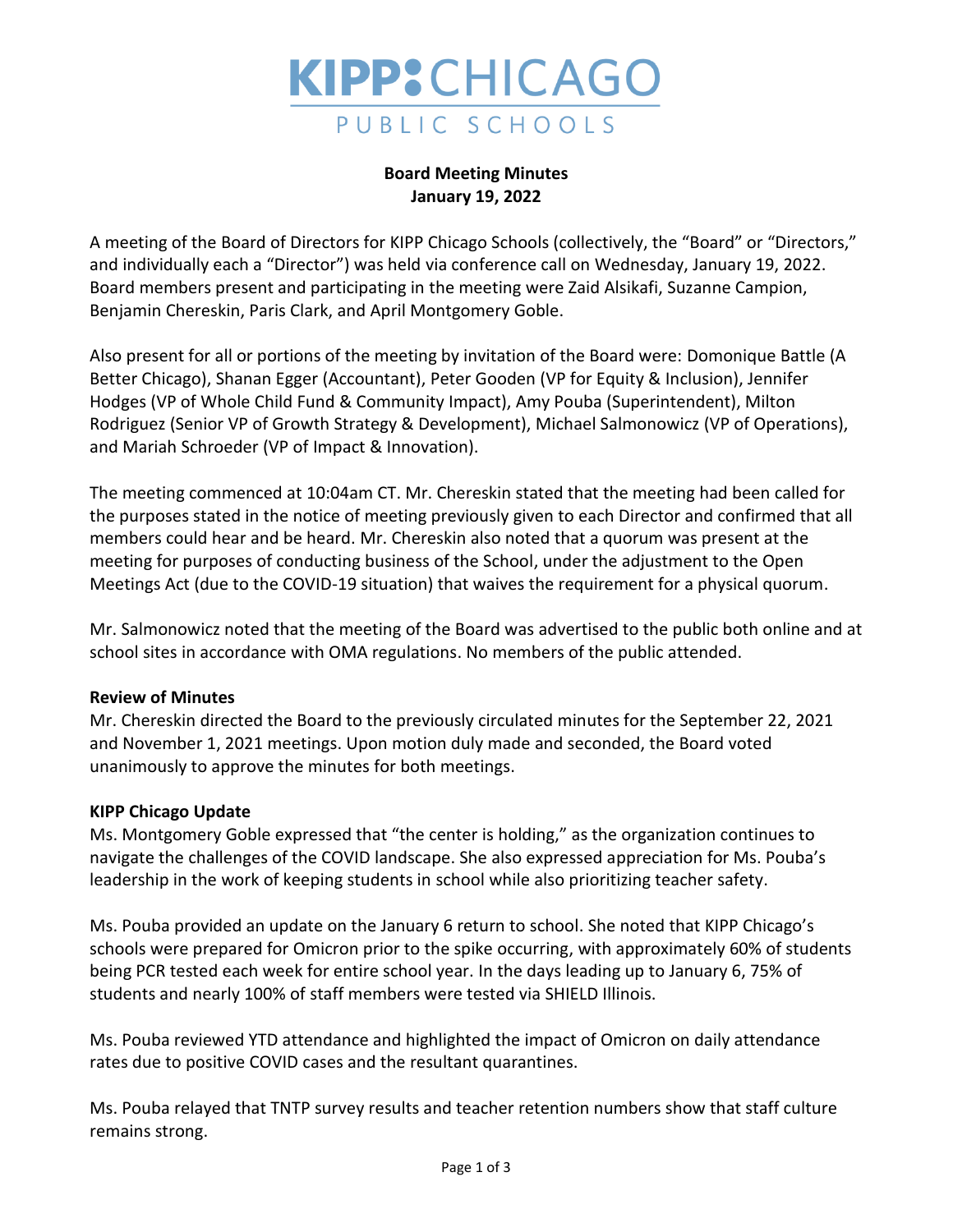Ms. Pouba reviewed fall MAP data for reading compared to that of fall 2019.

Mr. Chereskin asked about interventions and additional instructional time for students.

Ms. Pouba replied that she anticipates offering additional after school academics – in addition to existing extracurriculars – as well as summer academic programming.

Ms. Pouba reviewed fall MAP data for math compared to that of fall 2019.

Ms. Pouba noted that SEL programming has continued to progress despite the obstacles from COVID, e.g., RULER SEL curriculum, sexual health education, and enrichment programming.

Mr. Alsikafi inquired about the teacher pipeline.

Ms. Pouba replied that this is always a focus, but the organization will need to focus even more on teacher development as more teachers potentially leave the profession across the country and candidates are potentially less experienced.

Mr. Salmonowicz noted that a high number of new teachers are referred by current staff members.

Mr. Rodriguez provided a development update, and noted that due to COVID it is unlikely that an inperson fundraising event would be held in the spring.

Mr. Rodriguez expressed appreciation for the generous support from A Better Chicago in launching a new food pantry.

Ms. Hodges noted that the physical pantry is at KIPP Academy Chicago.

Ms. Hodges provided a Whole Child Initiative update, including an expansion of the Penn Foster program to support parents in earning their high school diplomas; a parent identity program in partnership with Stedman Graham, who facilitated the first session at KIPP Ascend Primary; and holiday meal distribution for students & families via a partnership with Chi Fresh Kitchen.

Mr. Salmonowicz provided an update on the KIPP Academy Chicago Primary facility.

## **Finance Update**

Mr. Salmonowicz provided an FY22 funding update.

Mr. Egger reviewed Q1 financials.

### **Board Governance**

Mr. Salmonowicz reviewed the timeline for completing the Illinois charter training modules.

### **New Business**

Mr. Chereskin expressed appreciation to the leadership team for keeping things moving forward and exhibiting resilience and focus during a very challenging time.